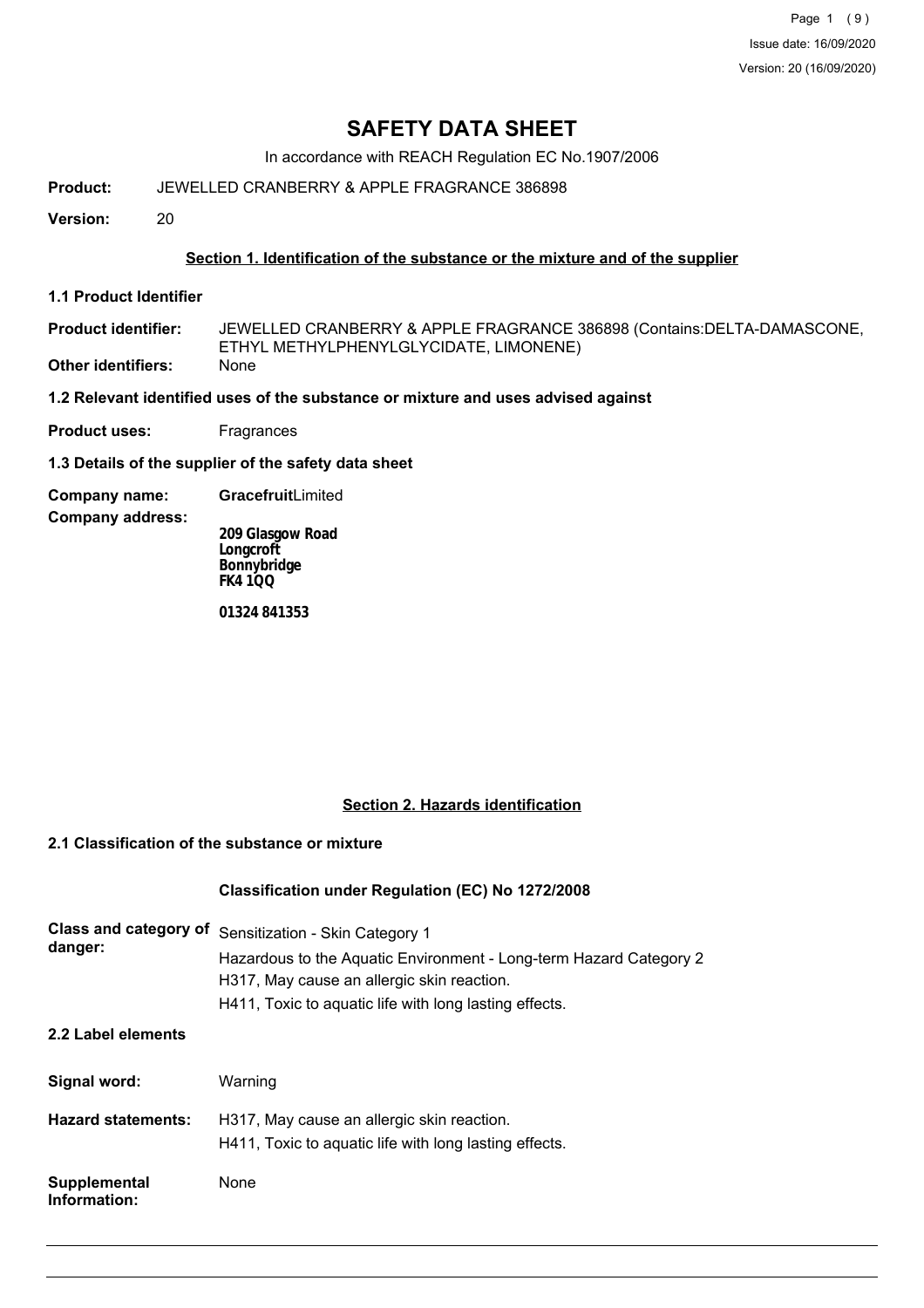Page 2 (9) Issue date: 16/09/2020 Version: 20 (16/09/2020)

# **SAFETY DATA SHEET**

In accordance with REACH Regulation EC No.1907/2006

**Product:** JEWELLED CRANBERRY & APPLE FRAGRANCE 386898

**Version:** 20

**Precautionary statements:**

P272, Contaminated work clothing should not be allowed out of the workplace.

P273, Avoid release to the environment.

P261, Avoid breathing vapour or dust.

P280, Wear protective gloves/eye protection/face protection.

P302/352, IF ON SKIN: Wash with plenty of soap and water.

P333/313, If skin irritation or rash occurs: Get medical advice/attention.

P363, Wash contaminated clothing before reuse.

P391, Collect spillage.

P501, Dispose of contents/container to approved disposal site, in accordance with local regulations.



**Other hazards:** Hydrocarbon Concentration %: 6.127%

## **Section 3. Composition / information on ingredients**

### **3.2 Mixtures**

**Pictograms:**

#### **Contains:**

| <b>Name</b>                                              | <b>CAS</b>     | <b>EC</b> | <b>REACH Registration</b><br>No. | $\%$             | <b>Classification for</b><br>(CLP) 1272/2008                                   |
|----------------------------------------------------------|----------------|-----------|----------------------------------|------------------|--------------------------------------------------------------------------------|
| <b>ETHYL</b><br>METHYLPHENYLGLYC 77-83-8<br><b>IDATE</b> |                | 201-061-8 |                                  | 10-<20%          | SS 1B-EH C2;H317-<br>H411.-                                                    |
| <b>IIONONE</b>                                           | 79-77-6        | 201-224-3 |                                  | 5-<10%           | EH C2:H411.-                                                                   |
| <b>ILIMONENE</b>                                         | 5989-27-5      | 227-813-5 |                                  | <b>5-&lt;10%</b> | FL 3-SCI 2-SS 1B-AH<br>1-EH A1-EH C1;H226-<br>lH304-H315-H317-<br>H410.-       |
| <b>ETHYL</b><br><b>IHYDROXYPYRONE</b>                    | 4940-11-8      | 225-582-5 |                                  | $1 - 5%$         | ATO 4:H302.-                                                                   |
| <b>IDELTA-DAMASCONE</b>                                  | 57378-68-4     | 260-709-8 |                                  | $0.1 - 1\%$      | <b>ATO 4-SCI 2-SS 1A-</b><br>EH A1-EH C1:H302-<br>H315-H317-H410.-             |
| <b>IMYRCENE</b>                                          | $123 - 35 - 3$ | 204-622-5 |                                  | $0.1 - 1\%$      | FL 3-SCI 2-EDI 2-AH<br>1-EH A1-EH C2:H226-<br>lH304-H315-H319-<br>lH400-H411.- |

### **Substances with Community workplace exposure limits:**

| <b>Name</b>               | CAS     | гΛ<br>cv  | $\%$    |
|---------------------------|---------|-----------|---------|
| <b>IDIETHYL PHTHALATE</b> | 84-66-2 | 201-550-6 | 20-<50% |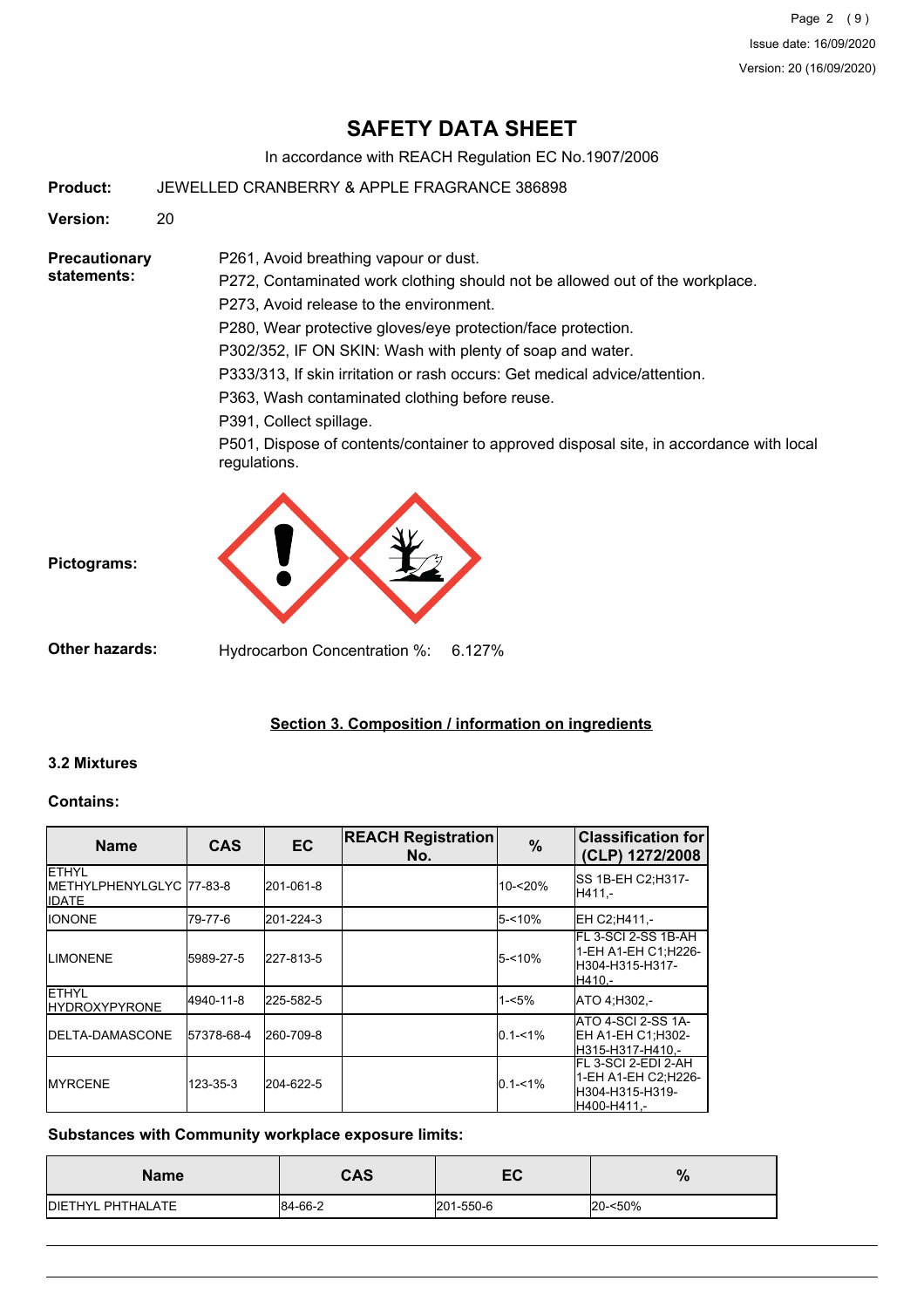Page 3 (9) Issue date: 16/09/2020 Version: 20 (16/09/2020)

# **SAFETY DATA SHEET**

In accordance with REACH Regulation EC No.1907/2006

**Product:** JEWELLED CRANBERRY & APPLE FRAGRANCE 386898

**Version:** 20

**Substances that are persistent, bioaccumulative and toxic or very persistent and very bioaccumulative, greater than 0.1%:**

Not Applicable

### **Section 4. First-aid measures**

### **4.1 Description of first aid measures**

IF ON SKIN: Wash with plenty of soap and water.

### **4.2 Most important symptoms and effects, both acute and delayed**

May cause an allergic skin reaction.

### **4.3 Indication of any immediate medical attention and special treatment needed**

None expected, see Section 4.1 for further information.

### **SECTION 5: Firefighting measures**

#### **5.1 Extinguishing media**

Suitable media: Carbon dioxide, Dry chemical, Foam.

### **5.2 Special hazards arising from the substance or mixture**

In case of fire, may be liberated: Carbon monoxide, Unidentified organic compounds.

### **5.3 Advice for fire fighters:**

In case of insufficient ventilation, wear suitable respiratory equipment.

### **Section 6. Accidental release measures**

### **6.1 Personal precautions, protective equipment and emergency procedures:**

Avoid inhalation. Avoid contact with skin and eyes. See protective measures under Section 7 and 8.

### **6.2 Environmental precautions:**

Keep away from drains, surface and ground water, and soil.

### **6.3 Methods and material for containment and cleaning up:**

Remove ignition sources. Provide adequate ventilation. Avoid excessive inhalation of vapours. Contain spillage immediately by use of sand or inert powder. Dispose of according to local regulations.

### **6.4 Reference to other sections:**

Also refer to sections 8 and 13.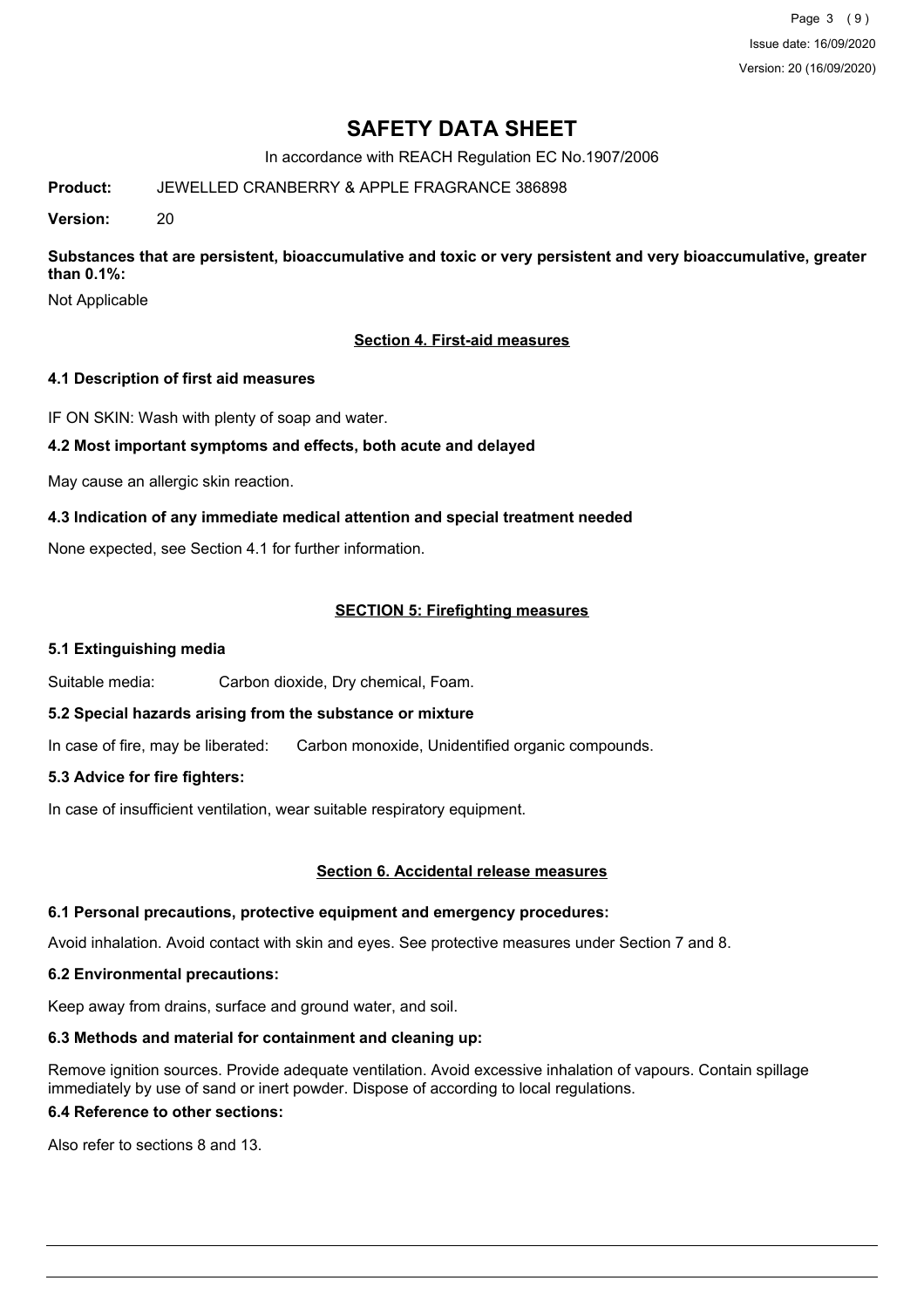Page 4 (9) Issue date: 16/09/2020 Version: 20 (16/09/2020)

# **SAFETY DATA SHEET**

In accordance with REACH Regulation EC No.1907/2006

**Product:** JEWELLED CRANBERRY & APPLE FRAGRANCE 386898

**Version:** 20

## **Section 7. Handling and storage**

#### **7.1 Precautions for safe handling:**

Keep away from heat, sparks, open flames and hot surfaces. - No smoking. Use personal protective equipment as required. Use in accordance with good manufacturing and industrial hygiene practices. Use in areas with adequate ventilation Do not eat, drink or smoke when using this product.

### **7.2 Conditions for safe storage, including any incompatibilities:**

Store in a well-ventilated place. Keep container tightly closed. Keep cool. Ground/bond container and receiving equipment. Use explosion-proof electrical, ventilating and lighting equipment. Use only non-sparking tools. Take precautionary measures against static discharge.

### **7.3 Specific end use(s):**

Fragrances: Use in accordance with good manufacturing and industrial hygiene practices.

### **Section 8. Exposure controls/personal protection**

#### **8.1 Control parameters**

Workplace exposure limits:

| Ingredient               | <b>CAS</b>  | ЕC        | <b>Description</b>                                   | Value |
|--------------------------|-------------|-----------|------------------------------------------------------|-------|
| <b>DIETHYL PHTHALATE</b> | $ 84-66-2 $ |           | Long-term exposure limit (8-hour<br>TWA) (mg/m3)     | 15    |
|                          |             | 201-550-6 | Short-term exposure limit (15-<br>$ minute)$ (mg/m3) | 10    |

### **8.2 Exposure Controls**

### **Eye / Skin Protection**

Wear protective gloves/eye protection/face protection

### **Respiratory Protection**

Ensure adequate and ongoing ventilation is maintained in order to prevent build up of excessive vapour and to ensure occupational exposure limits are adhered to. If appropriate, and depending on your patterns and volumes of use, the following engineering controls may be required as additional protective measures: a) Isolate mixing rooms and other areas where this material is used or openly handled. Maintain these areas under negative air pressure relative to the rest of the plant. b) Employ the use of Personal protective equipment - an approved, properly fitted respirator with organic vapour cartridges or canisters and particulate filters. c) Use local exhaust ventilation around open tanks and other open sources of potential exposures in order to avoid excessive inhalation, including places where this material is openly weighed or measured. In addition, use general dilution ventilation of the work area to eliminate or reduce possible worker exposures. d) Use closed systems for transferring and processing this material.

Also refer to Sections 2 and 7.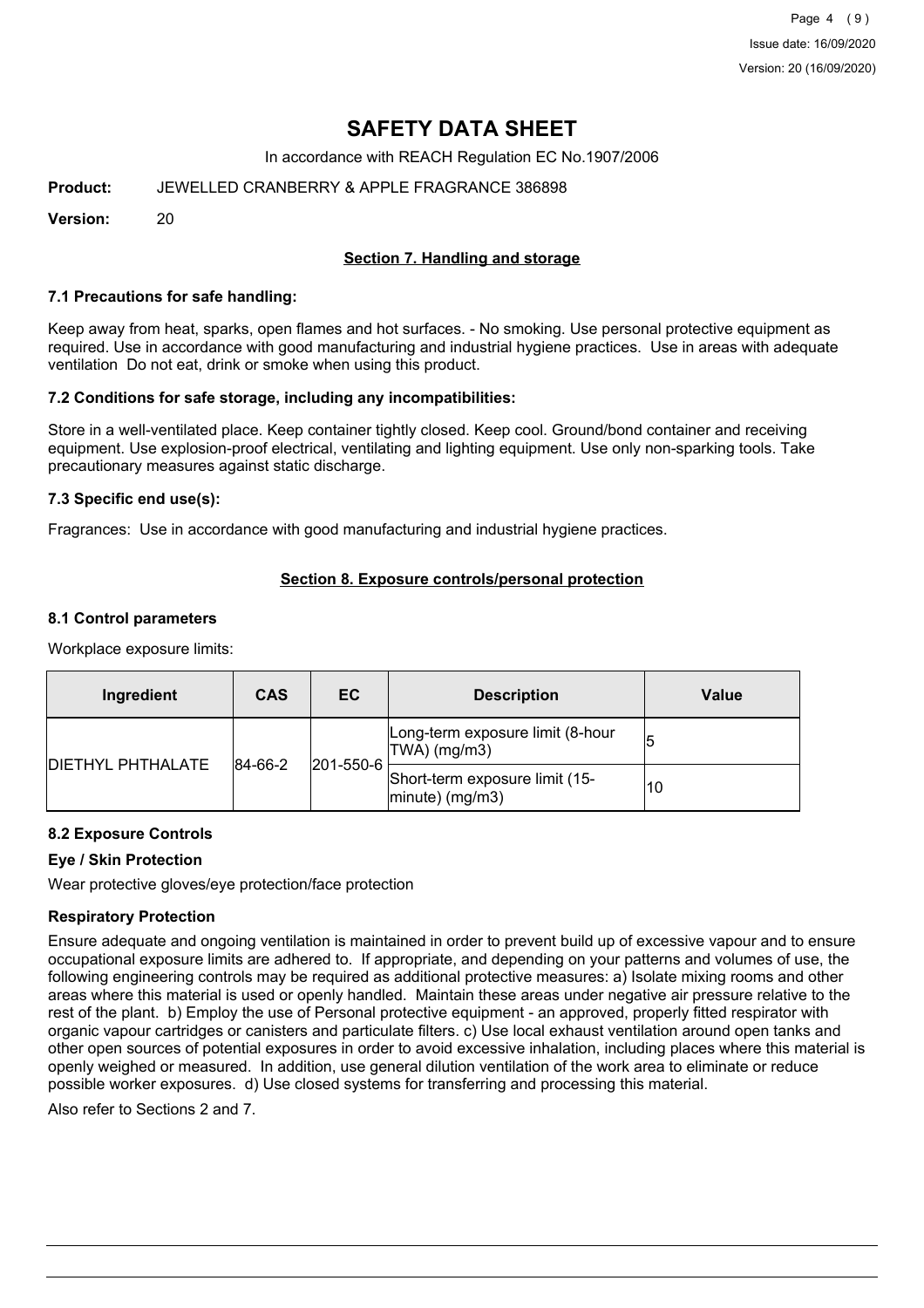Page 5 (9) Issue date: 16/09/2020 Version: 20 (16/09/2020)

# **SAFETY DATA SHEET**

In accordance with REACH Regulation EC No.1907/2006

### **Product:** JEWELLED CRANBERRY & APPLE FRAGRANCE 386898

**Version:** 20

#### **Section 9. Physical and chemical properties**

#### **9.1 Information on basic physical and chemical properties**

| Appearance:                                   | Clear yellow to brown liquid                 |
|-----------------------------------------------|----------------------------------------------|
| Odour:                                        | Not determined                               |
| <b>Odour threshold:</b>                       | Not determined                               |
| pH:                                           | Not determined                               |
| Melting point / freezing point:               | Not determined                               |
| Initial boiling point / range:                | Not determined                               |
| <b>Flash point:</b>                           | 83 °C                                        |
| <b>Evaporation rate:</b>                      | Not determined                               |
| Flammability (solid, gas):                    | Not determined                               |
| Upper/lower flammability or explosive limits: | Product does not present an explosion hazard |
| Vapour pressure:                              | 0.17159135 mmHg                              |
| Vapour density:                               | Not determined                               |
| <b>Relative density:</b>                      | 1.0510 - 1.0550                              |
| Solubility(ies):                              | Not determined                               |
| Partition coefficient: n-octanol/water:       | Not determined                               |
| Auto-ignition temperature:                    | Not determined                               |
| <b>Decomposition temperature:</b>             | Not determined                               |
| <b>Viscosity:</b>                             | Not determined                               |
| <b>Explosive properties:</b>                  | Not expected                                 |
| <b>Oxidising properties:</b>                  | Not expected                                 |
|                                               |                                              |

**9.2 Other information:** None available

#### **Section 10. Stability and reactivity**

#### **10.1 Reactivity:**

Presents no significant reactivity hazard, by itself or in contact with water.

## **10.2 Chemical stability:**

Good stability under normal storage conditions.

# **10.3 Possibility of hazardous reactions:**

Not expected under normal conditions of use.

## **10.4 Conditions to avoid:**

Avoid extreme heat.

## **10.5 Incompatible materials:**

Avoid contact with strong acids, alkalis or oxidising agents.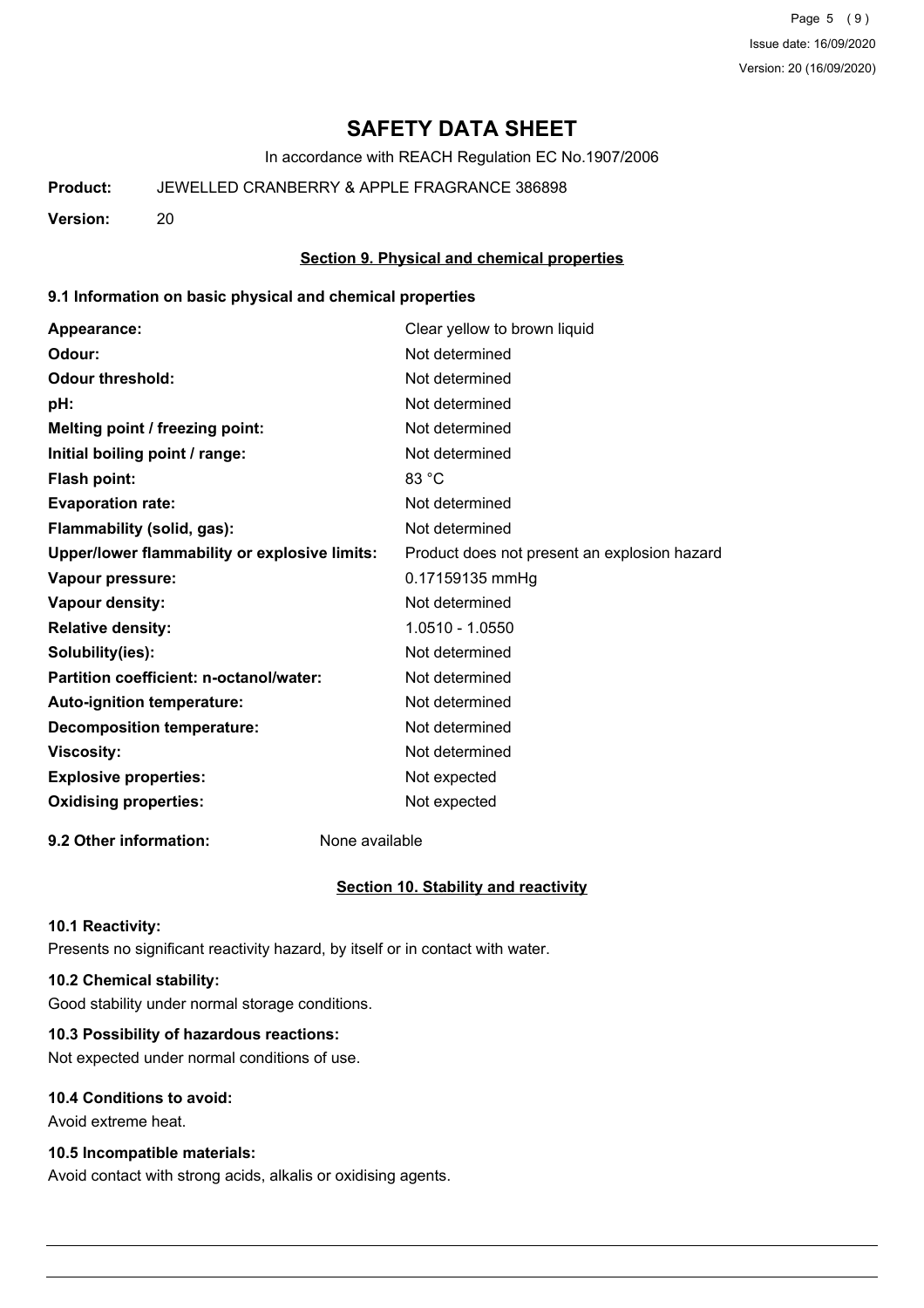Page 6 (9) Issue date: 16/09/2020 Version: 20 (16/09/2020)

# **SAFETY DATA SHEET**

In accordance with REACH Regulation EC No.1907/2006

**Product:** JEWELLED CRANBERRY & APPLE FRAGRANCE 386898

**Version:** 20

### **10.6 Hazardous decomposition products:**

Not expected.

### **Section 11. Toxicological information**

### **11.1 Information on toxicological effects**

This mixture has not been tested as a whole for health effects. The health effects have been calculated using the methods outlined in Regulation (EC) No 1272/2008 (CLP).

| <b>Acute Toxicity:</b>                    | Based on available data the classification criteria are not met. |
|-------------------------------------------|------------------------------------------------------------------|
| <b>Acute Toxicity Oral</b>                | >5000                                                            |
| <b>Acute Toxicity Dermal</b>              | Not Applicable                                                   |
| <b>Acute Toxicity Inhalation</b>          | Not Available                                                    |
| <b>Skin corrosion/irritation:</b>         | Based on available data the classification criteria are not met. |
| Serious eye damage/irritation:            | Based on available data the classification criteria are not met. |
| <b>Respiratory or skin sensitisation:</b> | Sensitization - Skin Category 1                                  |
| Germ cell mutagenicity:                   | Based on available data the classification criteria are not met. |
| <b>Carcinogenicity:</b>                   | Based on available data the classification criteria are not met. |
| <b>Reproductive toxicity:</b>             | Based on available data the classification criteria are not met. |
| <b>STOT-single exposure:</b>              | Based on available data the classification criteria are not met. |
| <b>STOT-repeated exposure:</b>            | Based on available data the classification criteria are not met. |
| <b>Aspiration hazard:</b>                 | Based on available data the classification criteria are not met. |

### **Information about hazardous ingredients in the mixture**

| Ingredient                            | CAS       | EC               | LD50/ATE Oral | LD50/ATE<br>Dermal | LC50/ATE<br><b>Inhalation</b> | <b>LC50</b><br>Route     |
|---------------------------------------|-----------|------------------|---------------|--------------------|-------------------------------|--------------------------|
| <b>IETHYL</b><br><b>HYDROXYPYRONE</b> | 4940-11-8 | $ 225 - 582 - 5$ | 1200          | Not available      | Not available                 | <b>Not</b><br>lavailable |

Refer to Sections 2 and 3 for additional information.

### **Section 12. Ecological information**

### **12.1 Toxicity:**

Toxic to aquatic life with long lasting effects. **12.2 Persistence and degradability:** Not available **12.3 Bioaccumulative potential:** Not available **12.4 Mobility in soil:** Not available

**12.5 Results of PBT and vPvB assessment:**

This substance does not meet the PBT/vPvB criteria of REACH, annex XIII.

**12.6 Other adverse effects:** Not available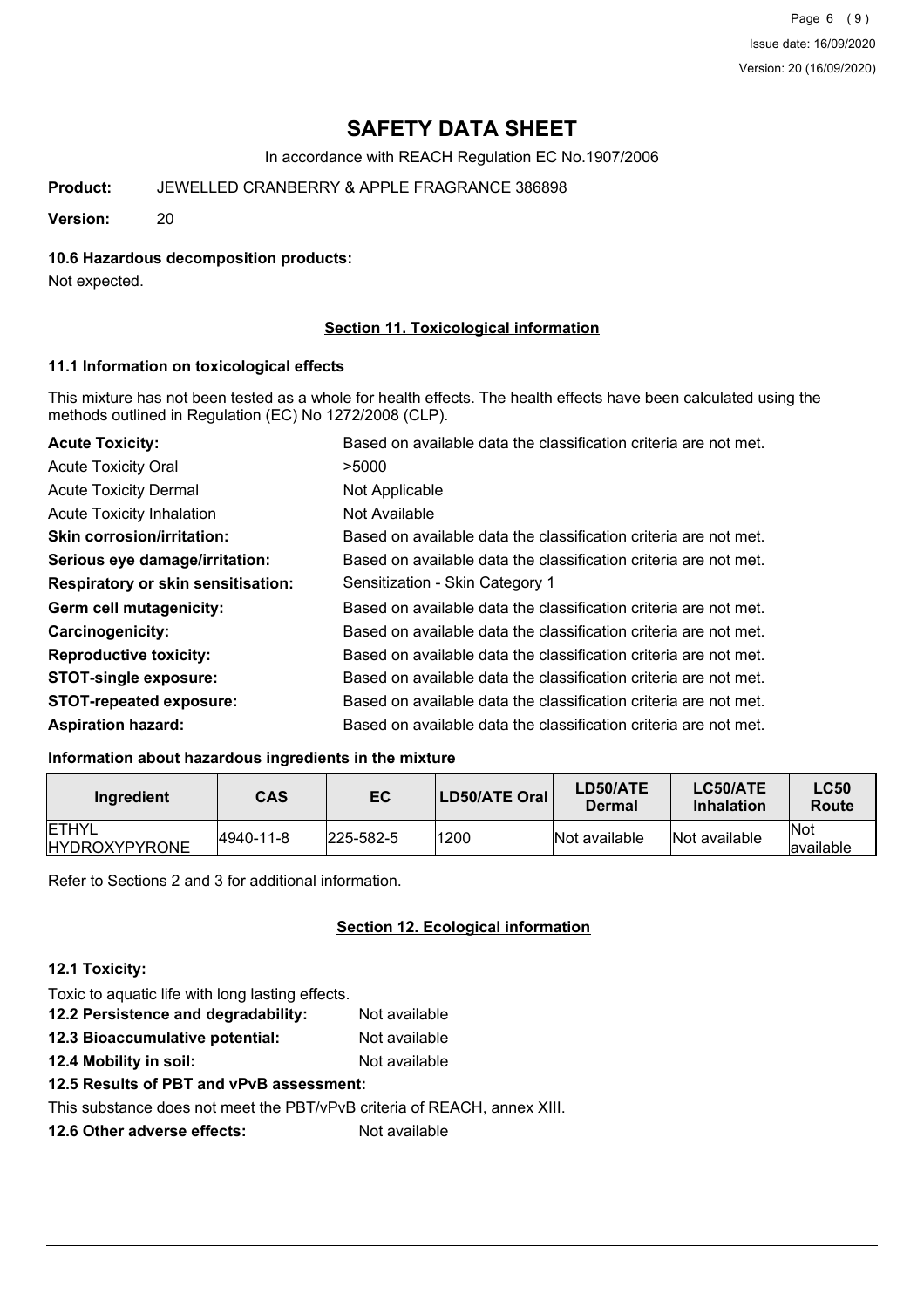Page 7 (9) Issue date: 16/09/2020 Version: 20 (16/09/2020)

# **SAFETY DATA SHEET**

In accordance with REACH Regulation EC No.1907/2006

**Product:** JEWELLED CRANBERRY & APPLE FRAGRANCE 386898

**Version:** 20

### **Section 13. Disposal considerations**

### **13.1 Waste treatment methods:**

Dispose of in accordance with local regulations. Avoid disposing into drainage systems and into the environment. Empty containers should be taken to an approved waste handling site for recycling or disposal.

### **Section 14. Transport information**

| 14.1 UN number:                                                               | UN3082                                                                                         |
|-------------------------------------------------------------------------------|------------------------------------------------------------------------------------------------|
| 14.2 UN Proper Shipping Name:                                                 | ENVIRONMENTALLY HAZARDOUS SUBSTANCE, LIQUID, N.O.S.<br>(LIMONENE, ETHYL METHYLPHENYLGLYCIDATE) |
| 14.3 Transport hazard class(es):                                              | 9                                                                                              |
| <b>Sub Risk:</b>                                                              |                                                                                                |
| 14.4. Packing Group:                                                          | Ш                                                                                              |
| <b>14.5 Environmental hazards:</b>                                            | This is an environmentally hazardous substance.                                                |
| 14.6 Special precautions for user:                                            | None additional                                                                                |
| 14.7 Transport in bulk according to Annex II of MARPOL73/78 and the IBC Code: |                                                                                                |

Not applicable

### **Section 15. Regulatory information**

## **15.1 Safety, health and environmental regulations/legislation specific for the substance or mixture** None additional

### **15.2 Chemical Safety Assessment**

A Chemical Safety Assessment has not been carried out for this product.

### **Section 16. Other information**

| <b>Concentration % Limits:</b>  | EH C2=27.11% EH C3=2.71% EH C4=74.38% SS 1=5.41% |
|---------------------------------|--------------------------------------------------|
| <b>Total Fractional Values:</b> | EH C2=3.69 EH C3=36.89 EH C4=1.34 SS 1=18.50     |
|                                 |                                                  |

**Key to revisions:**

14.2. UN proper shipping name

### **Key to abbreviations:**

| <b>Abbreviation</b> | Meaning                                                            |
|---------------------|--------------------------------------------------------------------|
| IAH 1               | Aspiration Hazard Category 1                                       |
| ATO 4               | Acute Toxicity - Oral Category 4                                   |
| EDI <sub>2</sub>    | Eye Damage / Irritation Category 2                                 |
| <b>EHA1</b>         | Hazardous to the Aquatic Environment - Acute Hazard Category 1     |
| IEH C1              | Hazardous to the Aquatic Environment - Long-term Hazard Category 1 |
| EH C <sub>2</sub>   | Hazardous to the Aquatic Environment - Long-term Hazard Category 2 |
| FL <sub>3</sub>     | Flammable Liquid, Hazard Category 3                                |
| H226                | Flammable liquid and vapour.                                       |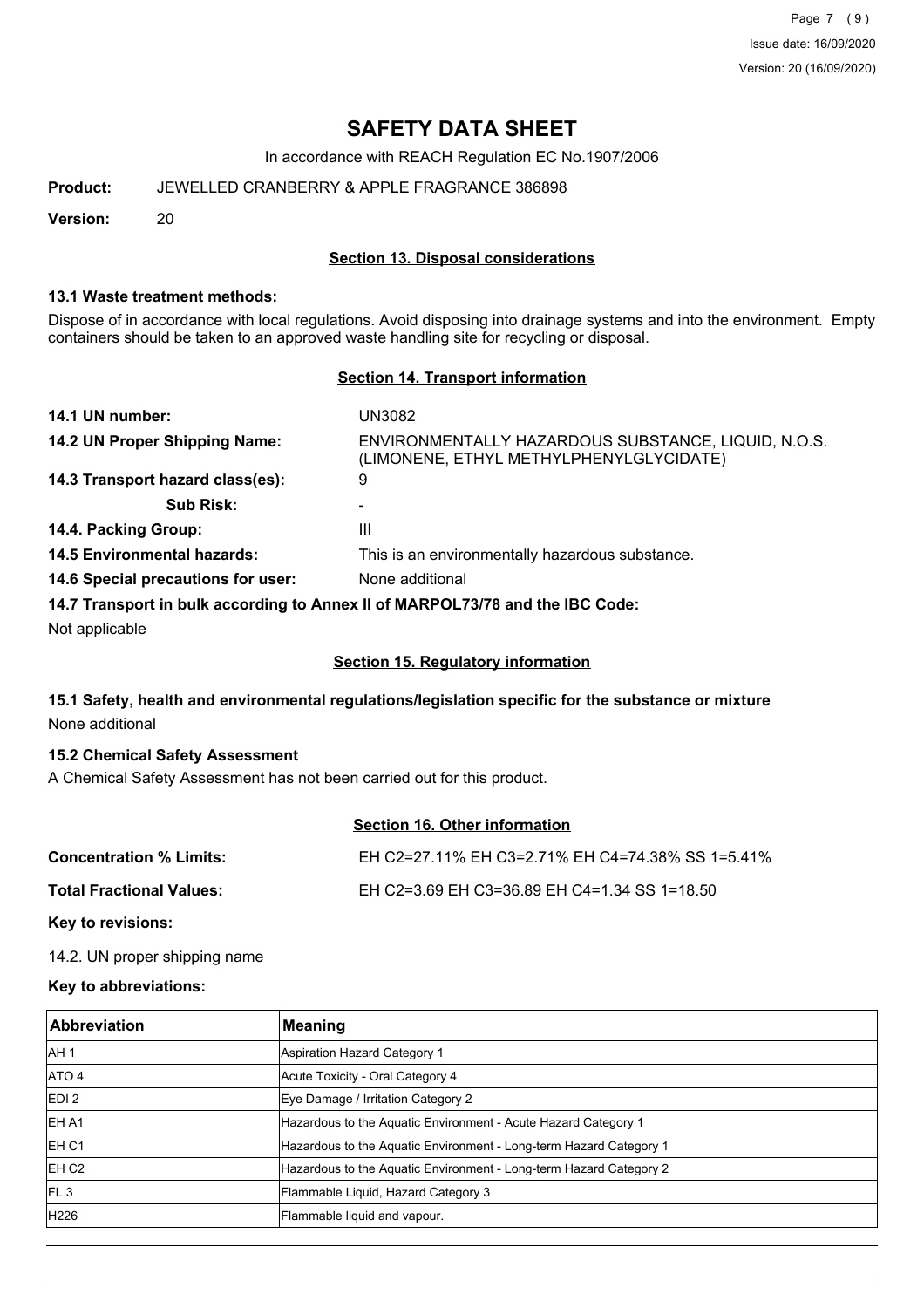Page 8 (9) Issue date: 16/09/2020 Version: 20 (16/09/2020)

# **SAFETY DATA SHEET**

In accordance with REACH Regulation EC No.1907/2006

# **Product:** JEWELLED CRANBERRY & APPLE FRAGRANCE 386898

### Version: 20

| H302             | Harmful if swallowed.                                                                                                               |
|------------------|-------------------------------------------------------------------------------------------------------------------------------------|
| H304             | May be fatal if swallowed and enters airways.                                                                                       |
| H315             | Causes skin irritation.                                                                                                             |
| H317             | May cause an allergic skin reaction.                                                                                                |
| H319             | Causes serious eye irritation.                                                                                                      |
| H400             | Very toxic to aquatic life.                                                                                                         |
| H410             | Very toxic to aquatic life with long lasting effects.                                                                               |
| H411             | Toxic to aquatic life with long lasting effects.                                                                                    |
| P210             | Keep away from heat, sparks, open flames and hot surfaces. - No smoking.                                                            |
| P233             | Keep container tightly closed.                                                                                                      |
| P240             | Ground/bond container and receiving equipment.                                                                                      |
| P241             | Use explosion-proof electrical, ventilating and lighting equipment.                                                                 |
| P242             | Use only non-sparking tools.                                                                                                        |
| P243             | Take precautionary measures against static discharge.                                                                               |
| P261             | Avoid breathing vapour or dust.                                                                                                     |
| P <sub>264</sub> | Wash hands and other contacted skin thoroughly after handling.                                                                      |
| P270             | Do not eat, drink or smoke when using this product.                                                                                 |
| P272             | Contaminated work clothing should not be allowed out of the workplace.                                                              |
| P273             | Avoid release to the environment.                                                                                                   |
| P280             | Wear protective gloves/eye protection/face protection.                                                                              |
| P301/310         | IF SWALLOWED: Immediately call a POISON CENTER or doctor/physician.                                                                 |
| P301/312         | IF SWALLOWED: call a POISON CENTER or doctor/physician if you feel unwell.                                                          |
| P302/352         | IF ON SKIN: Wash with plenty of soap and water.                                                                                     |
| P303/361/353     | IF ON SKIN (or hair): Remove/take off immediately all contaminated clothing. Rinse skin with water/shower.                          |
| P305/351/338     | IF IN EYES: Rinse cautiously with water for several minutes. Remove contact lenses, if present and easy to<br>do. Continue rinsing. |
| P330             | Rinse mouth.                                                                                                                        |
| P331             | Do not induce vomiting.                                                                                                             |
| P332/313         | If skin irritation occurs: Get medical advice/attention.                                                                            |
| P333/313         | If skin irritation or rash occurs: Get medical advice/attention.                                                                    |
| P337/313         | If eye irritation persists: Get medical advice/attention.                                                                           |
| P362             | Take off contaminated clothing and wash before reuse.                                                                               |
| P363             | Wash contaminated clothing before reuse.                                                                                            |
| P370/378         | In case of fire: Use carbon dioxide, dry chemical, foam for extinction.                                                             |
| P391             | Collect spillage.                                                                                                                   |
| P403/235         | Store in a well-ventilated place. Keep cool.                                                                                        |
| P405             | Store locked up.                                                                                                                    |
| P501             | Dispose of contents/container to approved disposal site, in accordance with local regulations.                                      |
| SCI <sub>2</sub> | Skin Corrosion / Irritation Category 2                                                                                              |
| SS 1A            | Sensitization - Skin Category 1A                                                                                                    |
| SS 1B            | Sensitization - Skin Category 1B                                                                                                    |

The information in this safety data sheet is to the best of our knowledge true and accurate but all data, instructions,